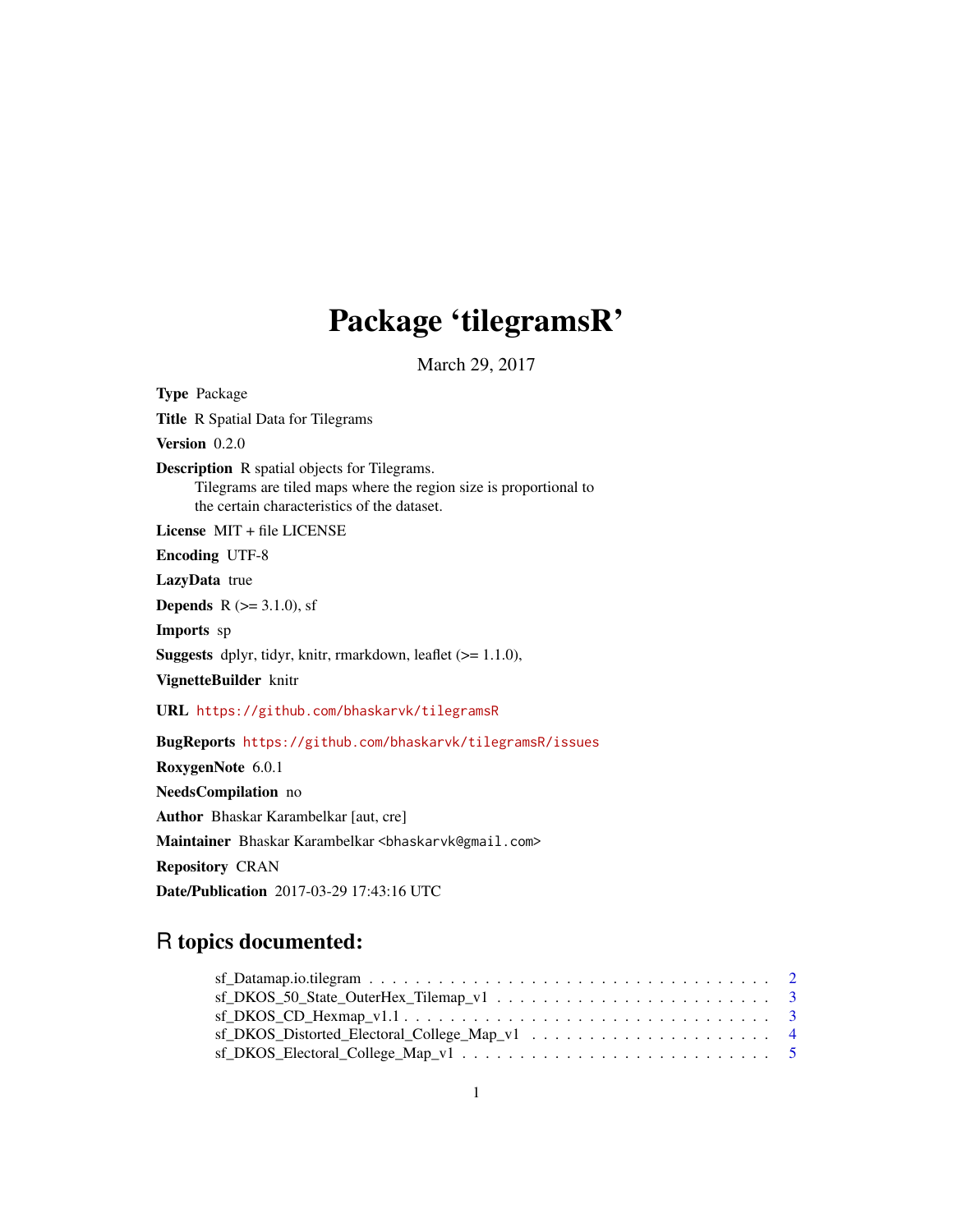<span id="page-1-0"></span>

|       | $\text{sf\_germany\_constituencies} \dots \dots \dots \dots \dots \dots \dots \dots \dots \dots \dots \dots \dots \dots$ |    |
|-------|--------------------------------------------------------------------------------------------------------------------------|----|
|       |                                                                                                                          |    |
|       |                                                                                                                          |    |
|       |                                                                                                                          |    |
|       |                                                                                                                          |    |
|       |                                                                                                                          |    |
|       |                                                                                                                          |    |
| Index |                                                                                                                          | 13 |

sf\_Datamap.io.tilegram

*sf\_Datamap.io.tilegram*

# Description

A 'sf' object where each polygon represents a state

A 'sf' object of centroids of each state

# Usage

sf\_Datamap.io.tilegram

sf\_Datamap.io.tilegram.centers

#### Format

sf

# Examples

```
## Not run:
library(leaflet)
library(tilegramsR)
data <- sf_Datamap.io.tilegram
leaflet(data,
  options=leafletOptions(crs=leafletCRS("L.CRS.Simple"))) %>%
  addPolygons()
```
## End(Not run)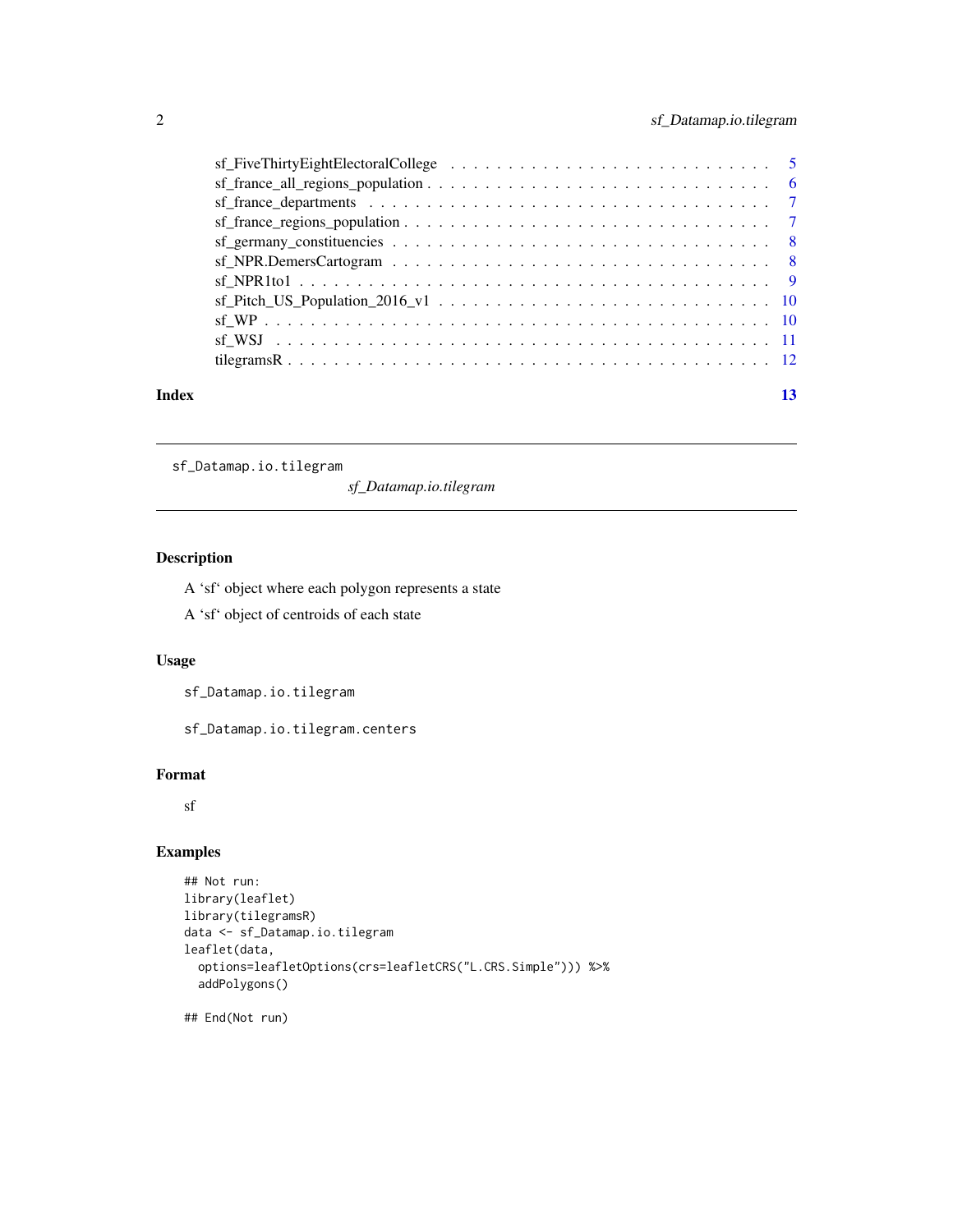<span id="page-2-0"></span>sf\_DKOS\_50\_State\_OuterHex\_Tilemap\_v1 *sf\_DKOS\_50\_State\_OuterHex\_Tilemap\_v1*

# Description

A 'sf' object where each polygon represents a state

- A 'sf' object where each polygon represents a state
- A 'sf' object of centroids of each state

#### Usage

sf\_DKOS\_50\_State\_OuterHex\_Tilemap\_v1

sf\_DKOS\_50\_State\_InnerHex\_Tilemap\_v1

sf\_DKOS\_50\_State\_Hex\_Tilemap\_v1.centers

# Format

sf

```
sf_DKOS_CD_Hexmap_v1.1
```
*sf\_DKOS\_CD\_Hexmap\_v1.1*

# Description

A 'sf' object where each polygon equals one congressional district

A 'sf' object where each polygon represents a state

A 'sf' object of centroids of each state

#### Usage

sf\_DKOS\_CD\_Hexmap\_v1.1

sf\_DKOS\_CD\_Hexmap\_v1.1.states

sf\_DKOS\_CD\_Hexmap\_v1.1.centers

#### Format

sf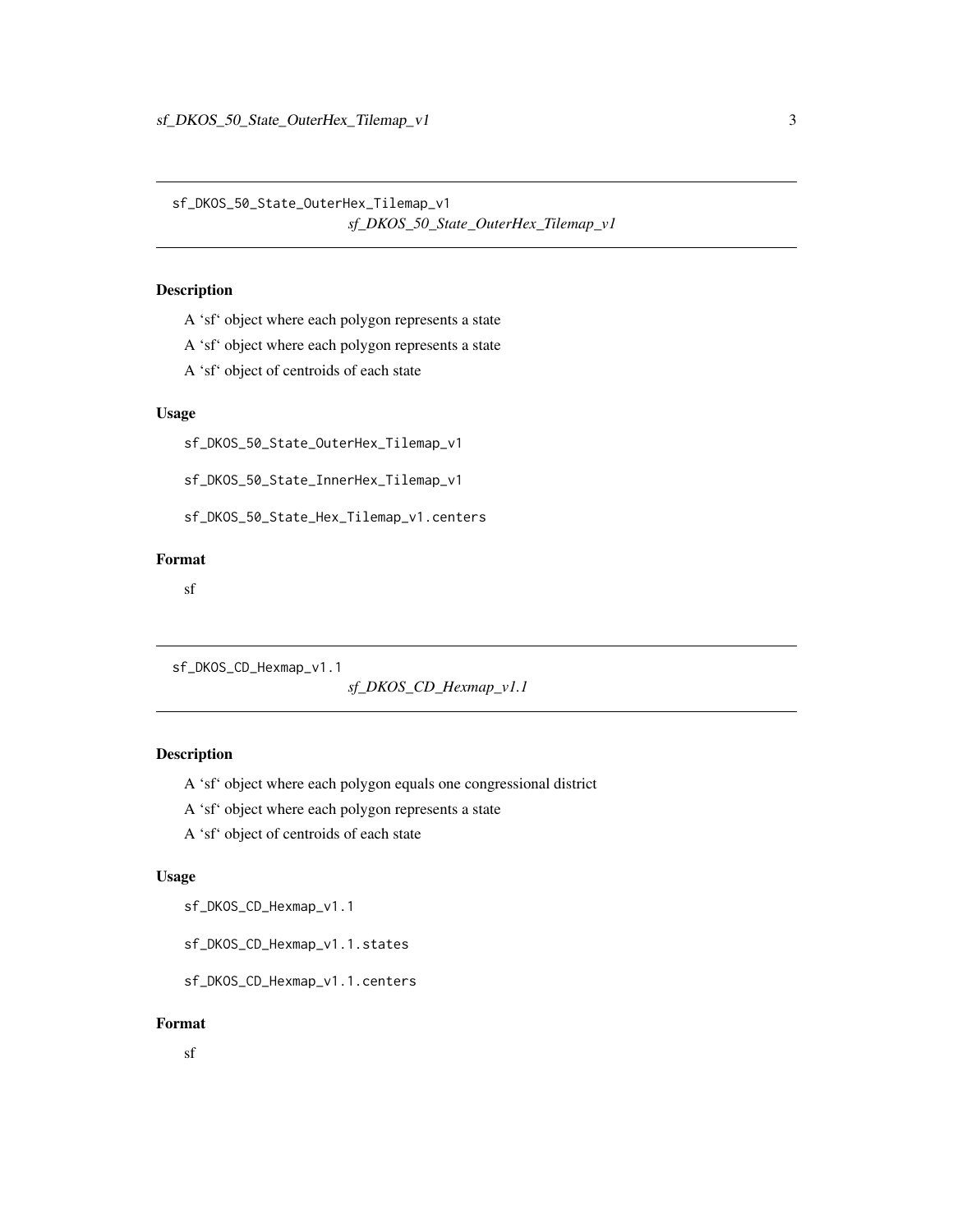# Examples

```
## Not run:
library(leaflet)
library(tilegramsR)
data <- sf_DKOS_CD_Hexmap_v1.1
leaflet(data,
  options=leafletOptions(crs=leafletCRS("L.CRS.Simple"))) %>%
  addPolygons()
```
## End(Not run)

sf\_DKOS\_Distorted\_Electoral\_College\_Map\_v1 *sf\_DKOS\_Distorted\_Electoral\_College\_Map\_v1*

# Description

A 'sf' object where each polygon represents a state

A 'sf' object of centroids of each state

#### Usage

sf\_DKOS\_Distorted\_Electoral\_College\_Map\_v1

sf\_DKOS\_Distorted\_Electoral\_College\_Map\_v1.centers

#### Format

sf

#### Examples

```
## Not run:
library(leaflet)
library(tilegramsR)
data <- sf_DKOS_Distorted_Electoral_College_Map_v1
leaflet(data,
  options=leafletOptions(crs=leafletCRS("L.CRS.Simple"))) %>%
  addPolygons()
```
## End(Not run)

<span id="page-3-0"></span>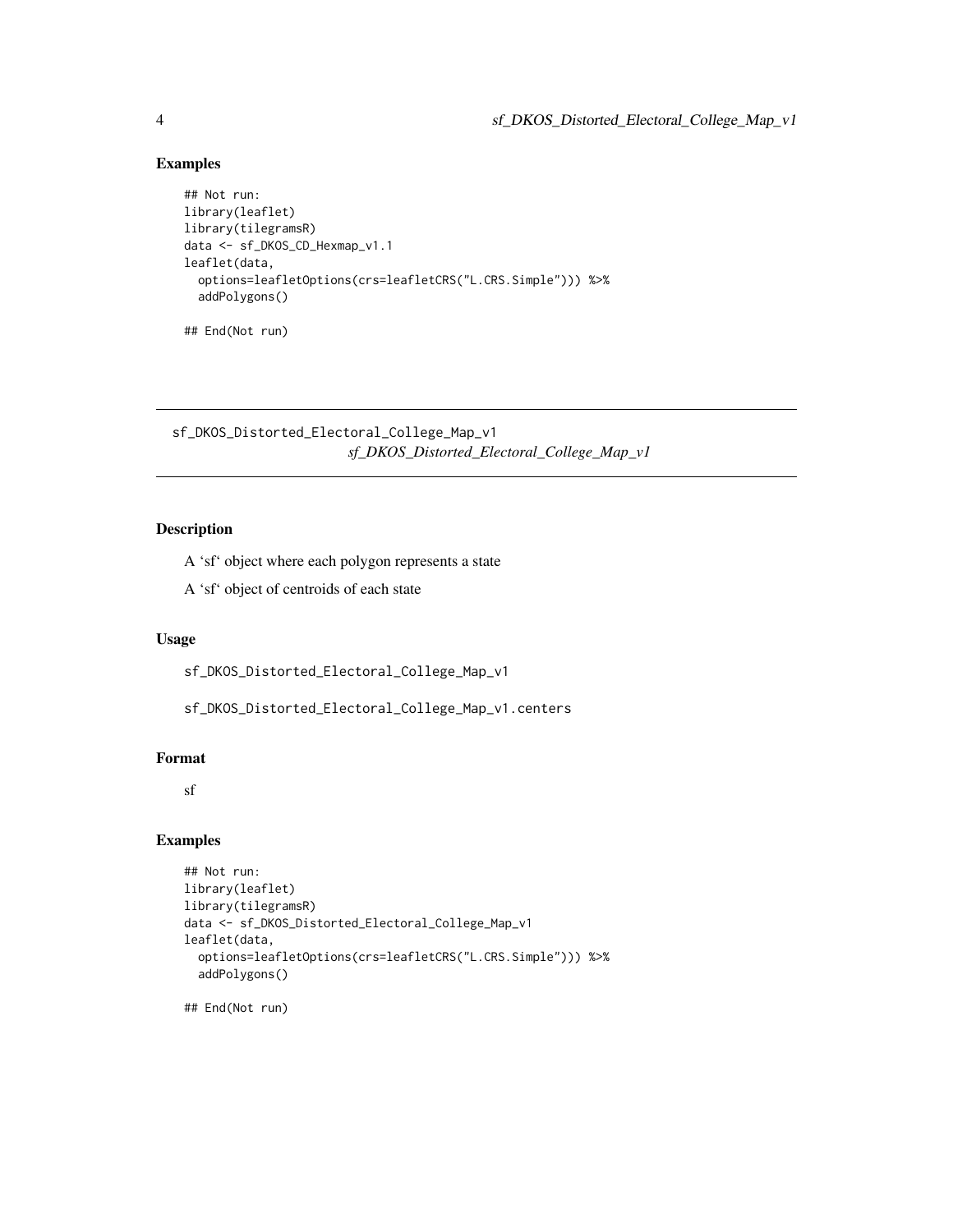<span id="page-4-0"></span>sf\_DKOS\_Electoral\_College\_Map\_v1 *sf\_DKOS\_Electoral\_College\_Map\_v1*

# Description

- A 'sf' object where each polygon equals one electoral college
- A 'sf' object where each polygon represents a state
- A 'sf' object of centroids of each state

#### Usage

sf\_DKOS\_Electoral\_College\_Map\_v1

sf\_DKOS\_Electoral\_College\_Map\_v1.states

sf\_DKOS\_Electoral\_College\_Map\_v1.centers

# Format

sf

#### Examples

```
## Not run:
library(leaflet)
library(tilegramsR)
data <- sf_DKOS_Electoral_College_Map_v1
leaflet(data,
  options=leafletOptions(crs=leafletCRS("L.CRS.Simple"))) %>%
  addPolygons()
```
## End(Not run)

sf\_FiveThirtyEightElectoralCollege *sf\_FiveThirtyEightElectoralCollege*

### Description

- A 'sf' object where each polygon equals one electoral vote
- A 'sf' object where each polygon represents a state
- A 'sf' object of centroids of each state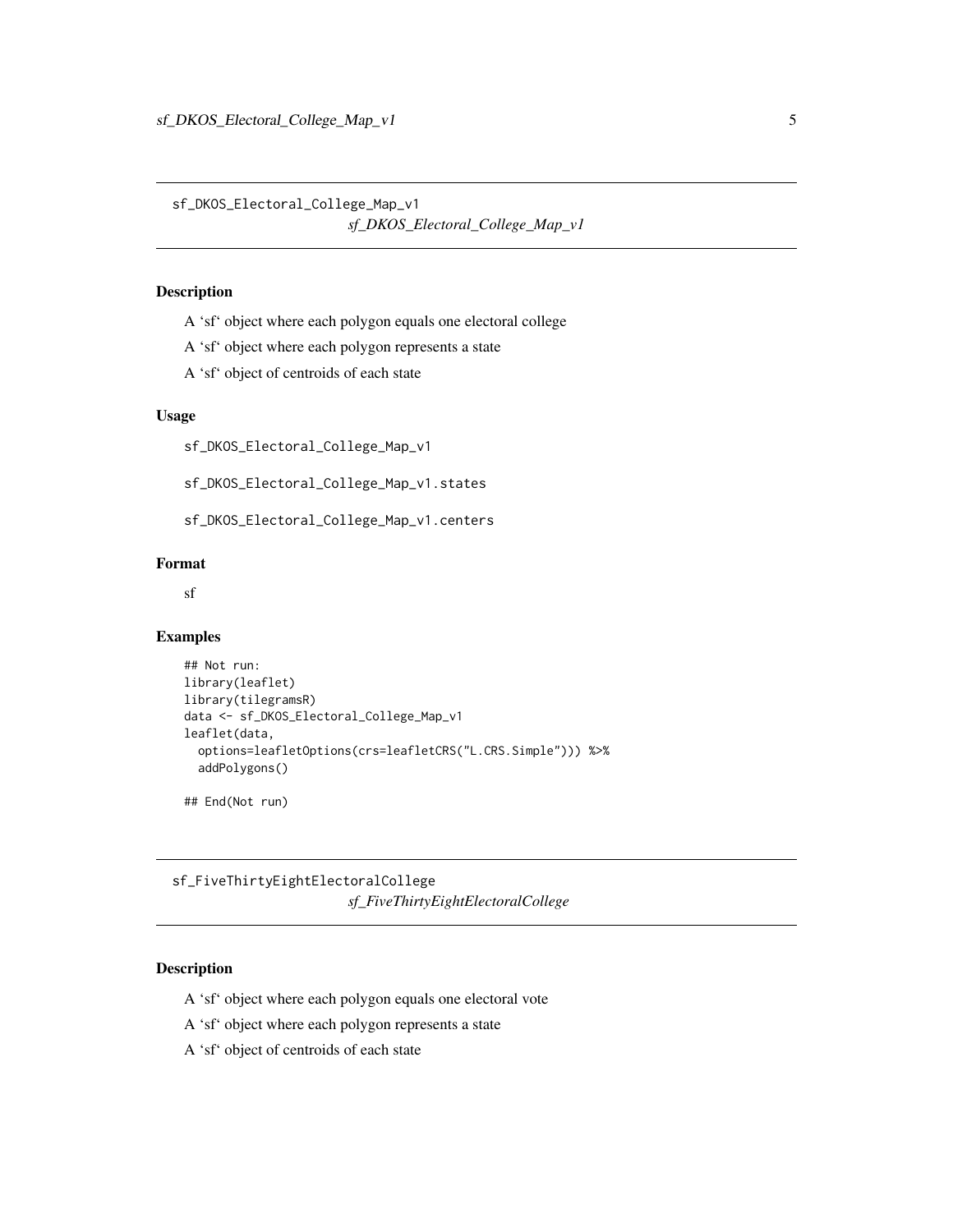<span id="page-5-0"></span>

sf\_FiveThirtyEightElectoralCollege

sf\_FiveThirtyEightElectoralCollege.states

sf\_FiveThirtyEightElectoralCollege.centers

#### Format

sf

# Examples

```
## Not run:
library(leaflet)
library(tilegramsR)
data <- sf_FiveThirtyEightElectoralCollege
leaflet(data,
  options=leafletOptions(crs=leafletCRS("L.CRS.Simple"))) %>%
  addPolygons()
```
## End(Not run)

sf\_france\_all\_regions\_population *sf\_france\_all\_regions\_population*

# Description

A 'sf' object for regions of France including overseas.

A 'sf' object of regional boundaries of each French region.

A 'sf' object of centroids of each French region.

#### Usage

sf\_france\_all\_regions\_population

sf\_france\_all\_regions\_population.regions

sf\_france\_all\_regions\_population.centers

#### Format

An object of class sf (inherits from data.frame) with 18 rows and 4 columns.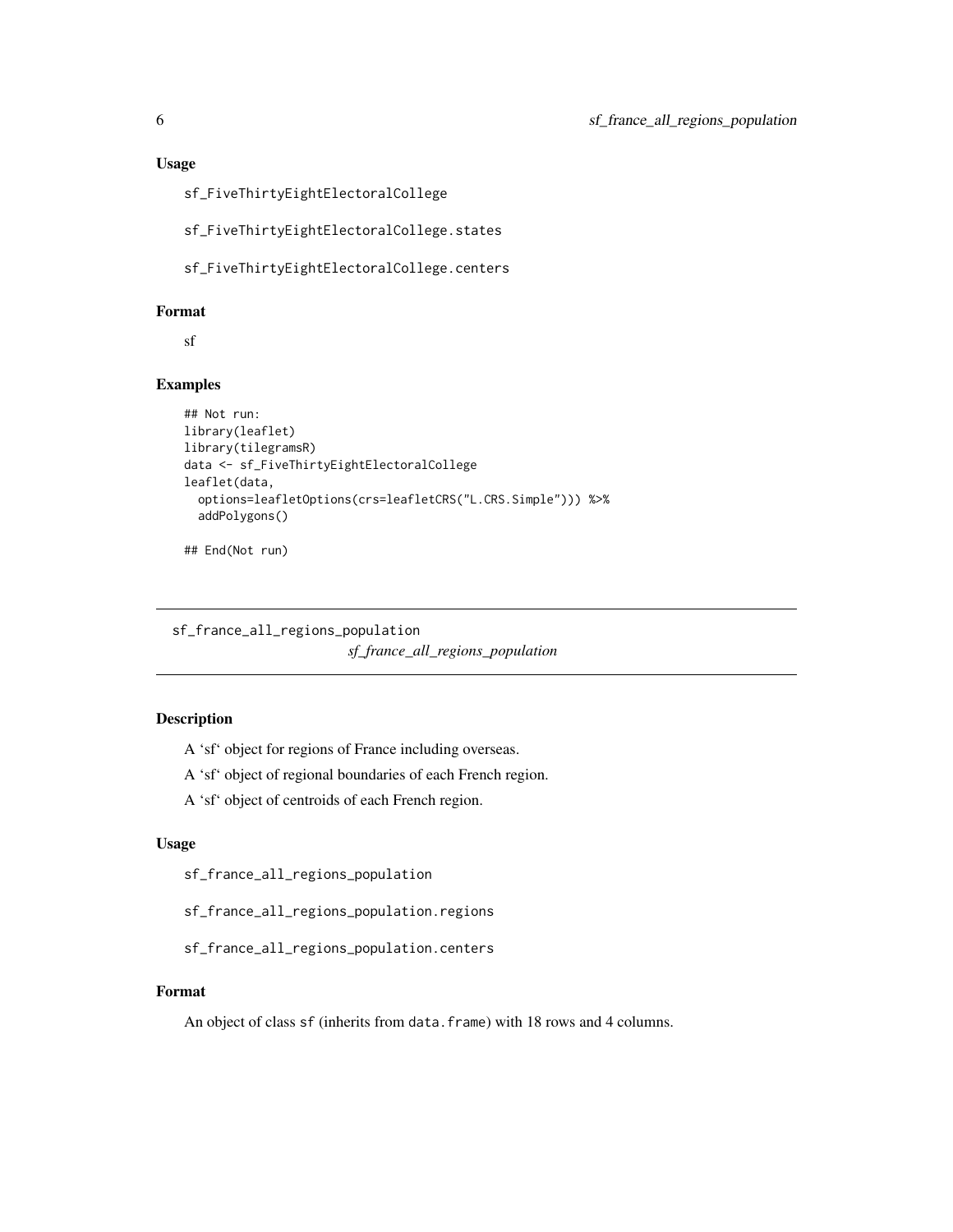<span id="page-6-0"></span>sf\_france\_departments *sf\_france\_departments*

#### Description

A 'sf' object for departments of France.

A 'sf' object of centroids of each French department.

# Usage

sf\_france\_departments

sf\_france\_departments.centers

#### Format

An object of class sf (inherits from data.frame) with 96 rows and 4 columns.

sf\_france\_regions\_population

*sf\_france\_regions\_population*

# Description

A 'sf' object for regions of France

A 'sf' object of regional boundaries of each French region.

A 'sf' object of centroids of each French region.

# Usage

sf\_france\_regions\_population

sf\_france\_regions\_population.regions

sf\_france\_regions\_population.centers

#### Format

An object of class sf (inherits from data.frame) with 13 rows and 4 columns.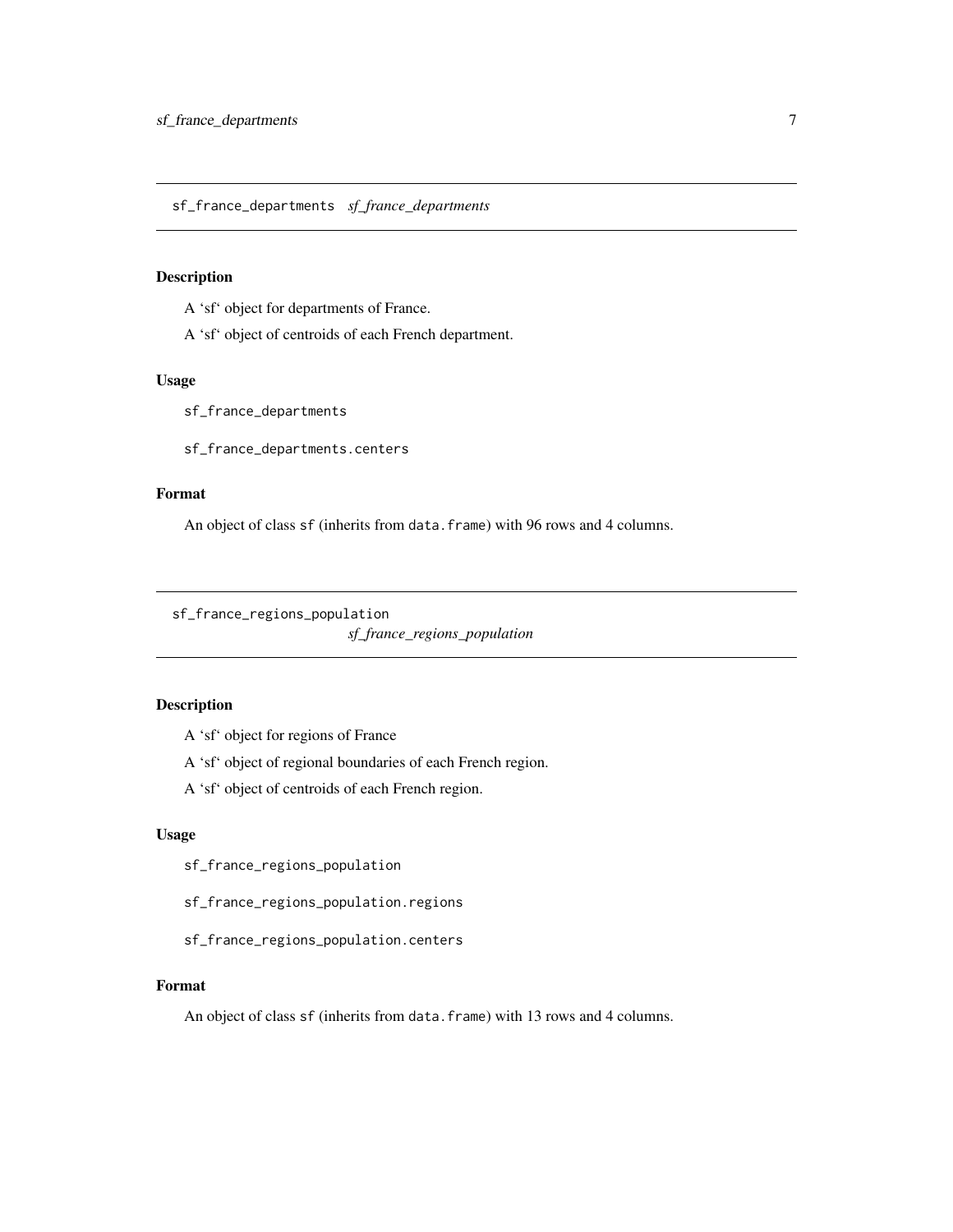<span id="page-7-0"></span>sf\_germany\_constituencies

*sf\_germany\_constituencies*

# Description

A 'sf' object for regions of Germany

A 'sf' object of centroids of each German region.

# Usage

sf\_germany\_constituencies

sf\_germany\_constituencies.centers

### Format

An object of class sf (inherits from data.frame) with 299 rows and 4 columns.

sf\_NPR.DemersCartogram

*sf\_NPR.DemersCartogram*

# Description

A 'sf' object where each polygon represents a state

A 'sf' object of centroids of each state

# Usage

sf\_NPR.DemersCartogram

sf\_NPR.DemersCartogram.centers

# Format

sf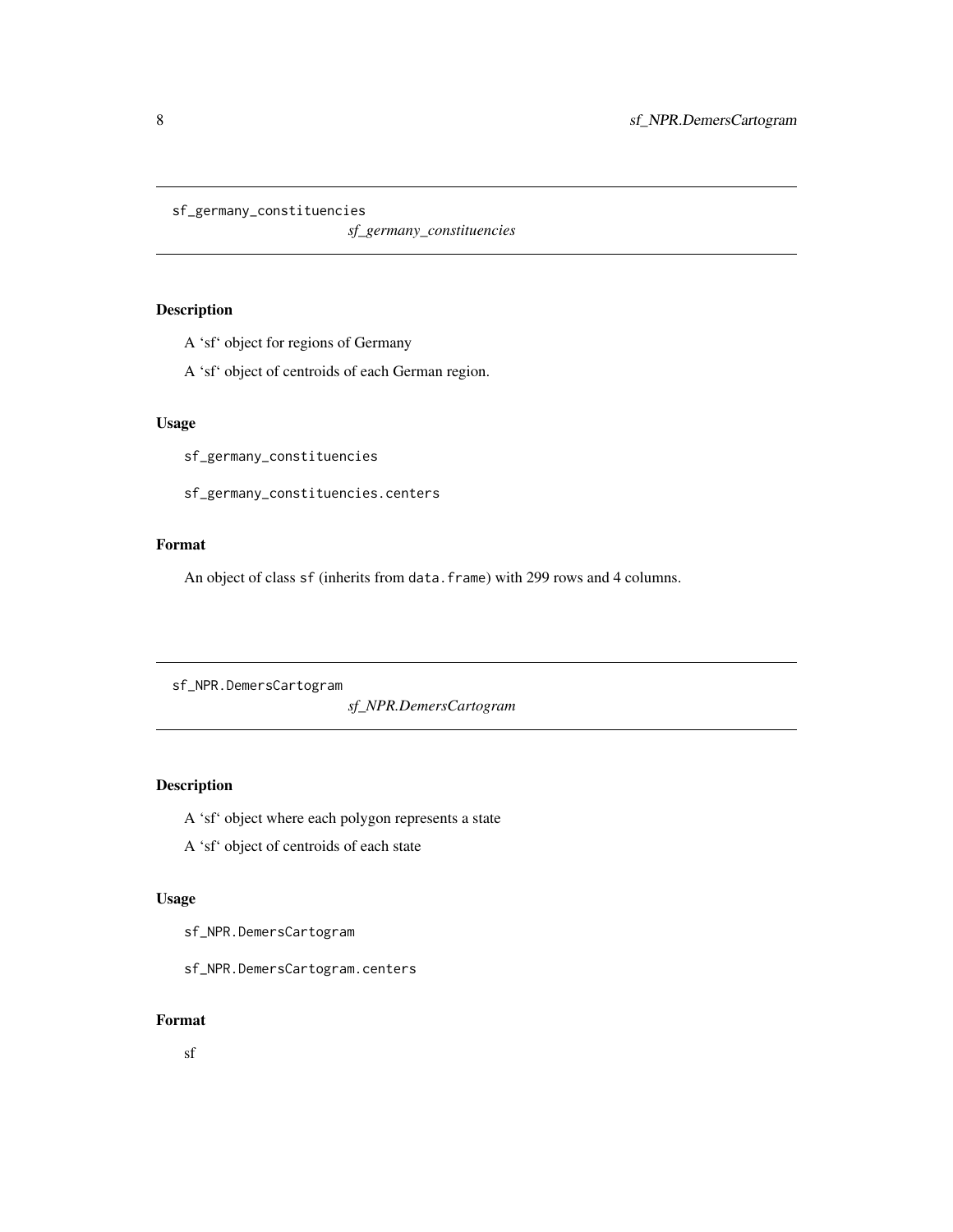# <span id="page-8-0"></span>sf\_NPR1to1 9

# Examples

```
## Not run:
library(leaflet)
library(tilegramsR)
data <- sf_NPR.DemersCartogram
leaflet(data,
 options=leafletOptions(crs=leafletCRS("L.CRS.Simple"))) %>%
  addPolygons()
```
## End(Not run)

sf\_NPR1to1 *sf\_NPR1to1*

# Description

A 'sf' object where each polygon represents a state

A 'sf' object of centroids of each state

#### Usage

sf\_NPR1to1

sf\_NPR1to1.centers

#### Format

sf

#### Examples

```
## Not run:
library(leaflet)
library(tilegramsR)
data <- sf_NPR1to1
leaflet(data,
  options=leafletOptions(crs=leafletCRS("L.CRS.Simple"))) %>%
  addPolygons()
## End(Not run)
```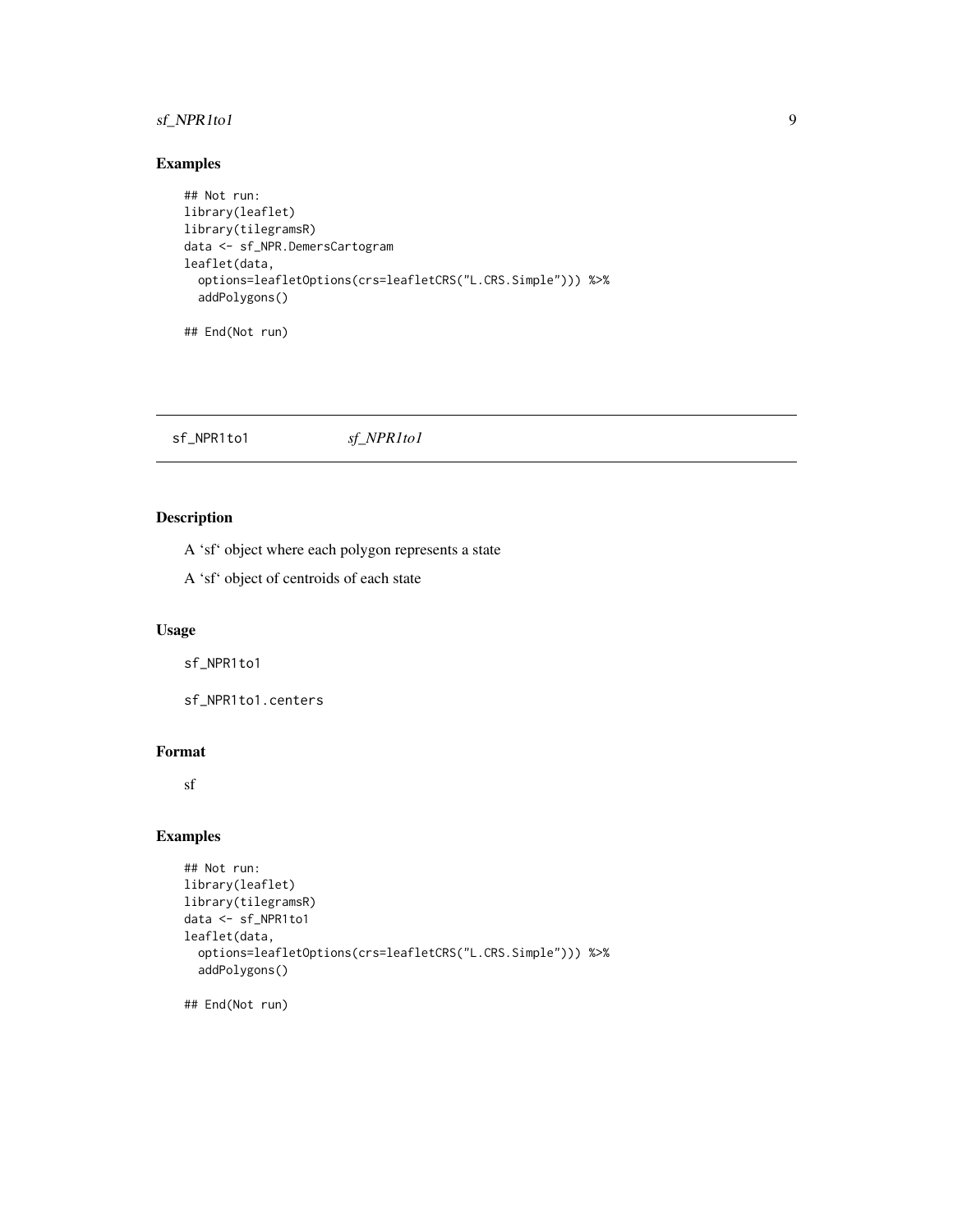<span id="page-9-0"></span>sf\_Pitch\_US\_Population\_2016\_v1

```
sf_Pitch_US_Population_2016_v1
```
#### Description

- A 'sf' object where each polygon equals 500K people
- A 'sf' object where each polygon represents a state
- A 'sf' object of centroids of each state

#### Usage

sf\_Pitch\_US\_Population\_2016\_v1

sf\_Pitch\_US\_Population\_2016\_v1.states

sf\_Pitch\_US\_Population\_2016\_v1.centers

# Format

sf

#### Examples

```
## Not run:
library(leaflet)
library(tilegramsR)
data <- sf_Pitch_US_Population_2016_v1
leaflet(data,
  options=leafletOptions(crs=leafletCRS("L.CRS.Simple"))) %>%
  addPolygons()
```
## End(Not run)

sf\_WP *sf\_WP*

#### Description

A 'sf' object where each polygon represents a state

A 'sf' object of centroids of each state

#### Usage

sf\_WP

sf\_WP.centers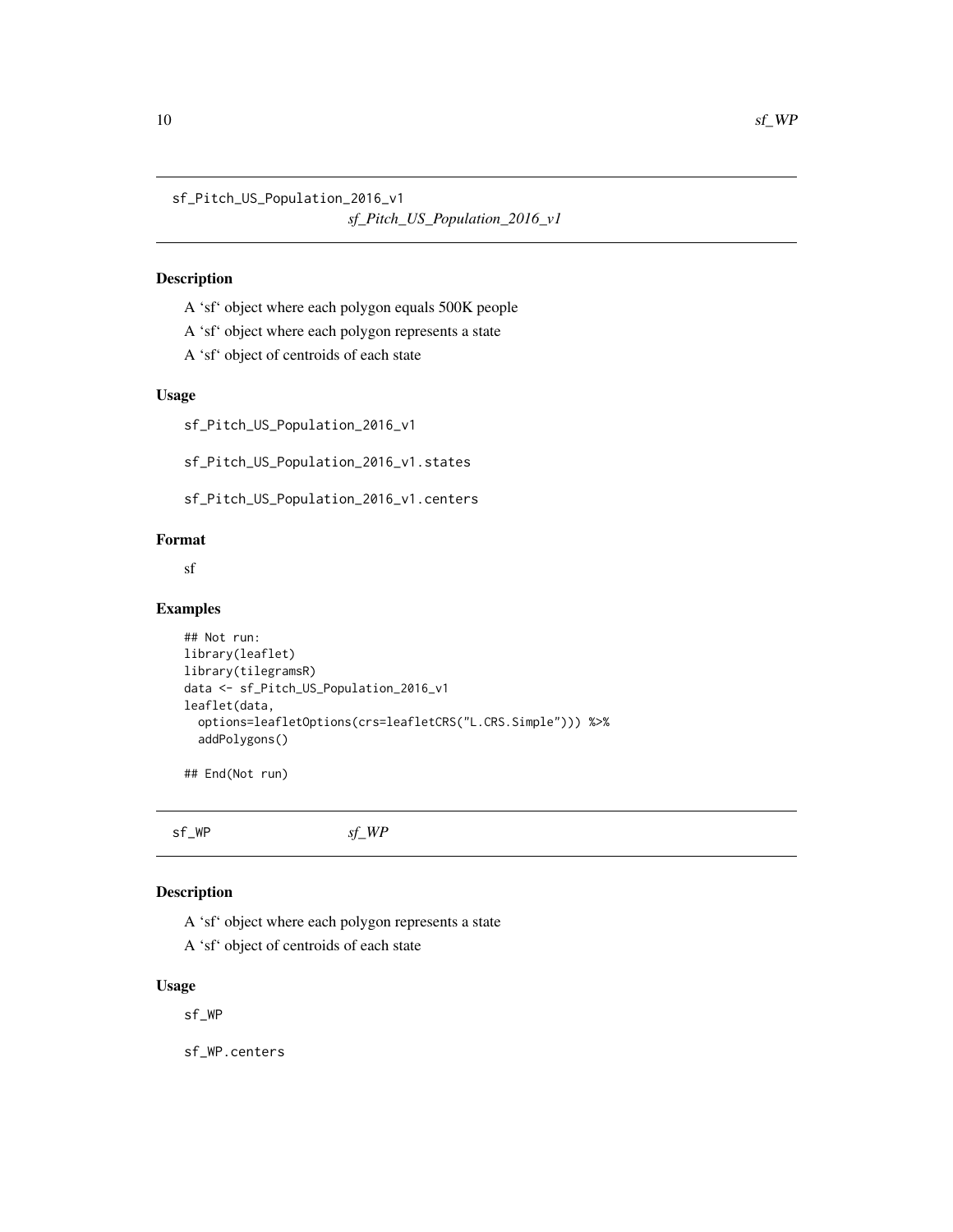#### <span id="page-10-0"></span> $s f$  WSJ 11

# Format

sf

# Examples

```
## Not run:
library(leaflet)
library(tilegramsR)
data <- sf_WP
leaflet(data,
  options=leafletOptions(crs=leafletCRS("L.CRS.Simple"))) %>%
  addPolygons()
```
## End(Not run)

# sf\_WSJ *sf\_WSJ*

# Description

A 'sf' object where each polygon represents a state

A 'sf' object of centroids of each state

# Usage

sf\_WSJ

sf\_WSJ.centers

#### Format

sf

# Examples

```
## Not run:
library(leaflet)
library(tilegramsR)
spdf <- sf_WSJ
leaflet(spdf) %>% addPolygons()
```
## End(Not run)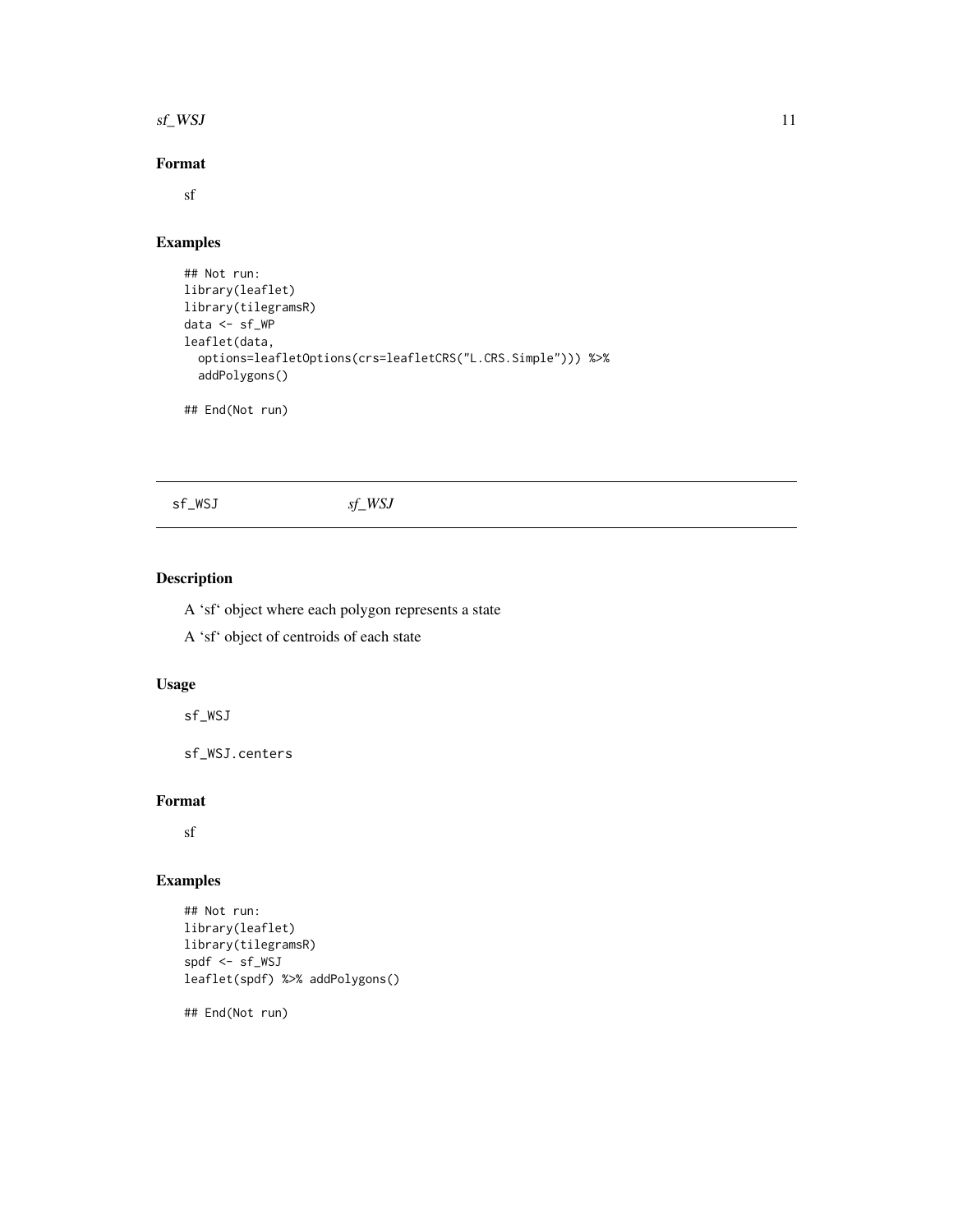<span id="page-11-0"></span>tilegramsR *tilegramsR*

# Description

Tilegrams are tiled maps where the region size is proportional to the certain characteristics of the dataset. This package provides several such tilegrams as simple feature (sf) objects.